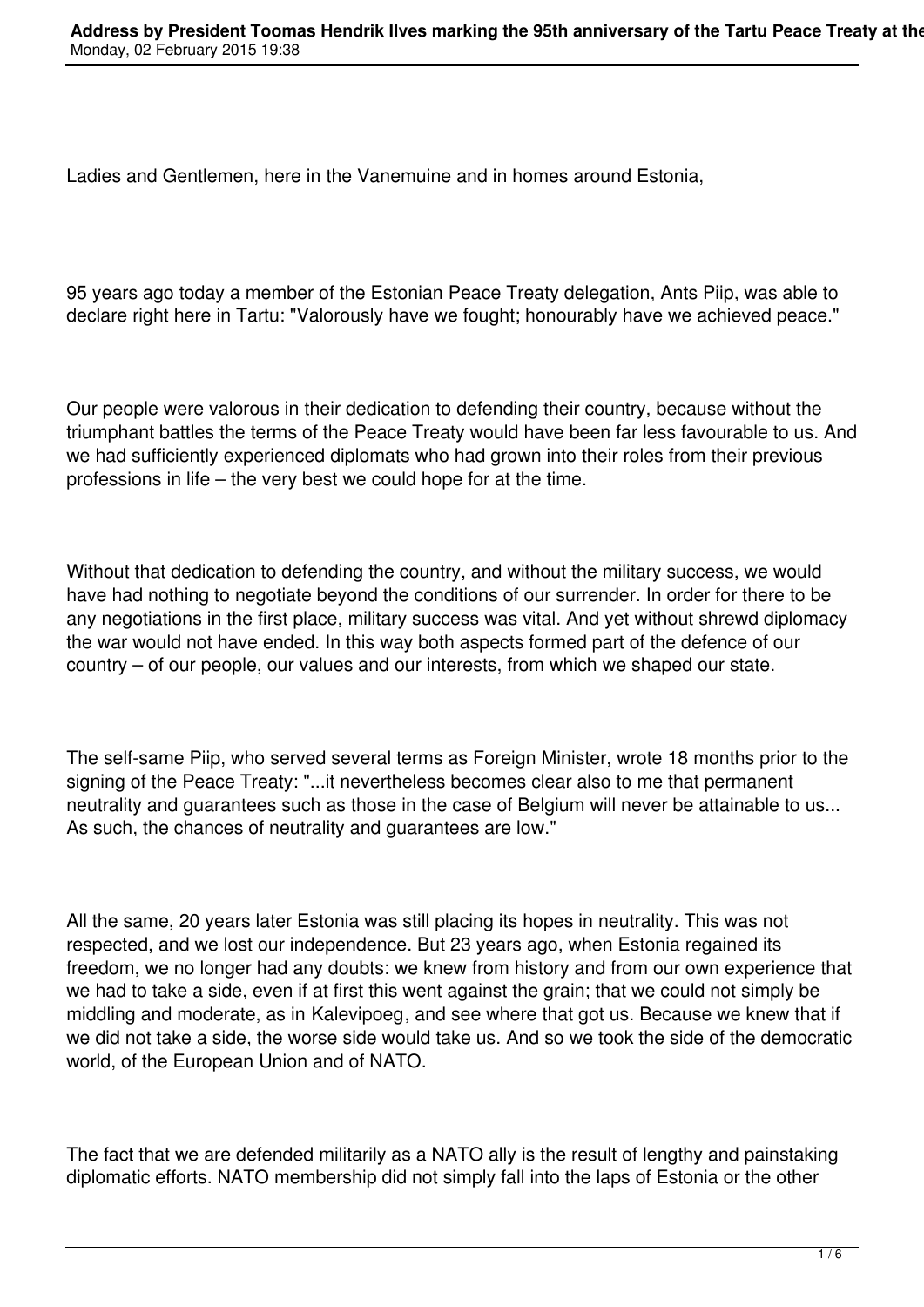Baltic States. History was by no means defined in this instance, either in 1991 or in 2000. Things could have gone very differently. But the fact that they did not reflects the determination and hard work of many people in Tallinn, Washington, Brussels and other capitals in the alliance.

It was not only due to the mettle of the Ministry of Foreign Affairs that we got into NATO: both the Ministry of Defence and the Defence Forces did a lot of the groundwork in preparing for our membership, having begun to develop our defensive capabilities more or less from scratch in 1991 and 1992. Kadriorg, our ministries and our high command worked as one team.

Now we can see that Estonia has never before been in the heart of Europe as much as it is today. In February 2015 Estonia is secure, safeguarded and defended. We have allies who have brought their units to Ämari and Tapa. As little as a year ago this seemed unrealistic to many, but today it is reality, part of the new normality that this last year has led to in Europe – a normality that is quite different to the one we enjoyed previously and to which we had grown accustomed since the restoration of our independence.

Now we can see once again that although we support diplomatic solutions, not everyone in this region feels that a Europe without war is there to stay. We have seen that our exertions in developing our national defence – which not everyone considered important – have proven crucial after all.

The strength of our national defence is founded on our clear and comprehensible willingness to actively defend ourselves. Estonia's actual strength, our modern Defence Forces and our ever-improving Defence League, alongside our allies who have come here as the security situation has changed, lend faith to our words. Of course, we also boast a highly focussed foreign policy that protects our national interests.

Ladies and gentlemen,

On the Day of Debate in mid-January, speaking about state reform, I remarked with regret that 'safe' today means for many people 'average'. But let us not forget that what made Estonia a success 20 years ago was the passion of its statesmen and -women in trumping each other with new and better ideas. People – their resolve, their creativity and their sense of responsibility –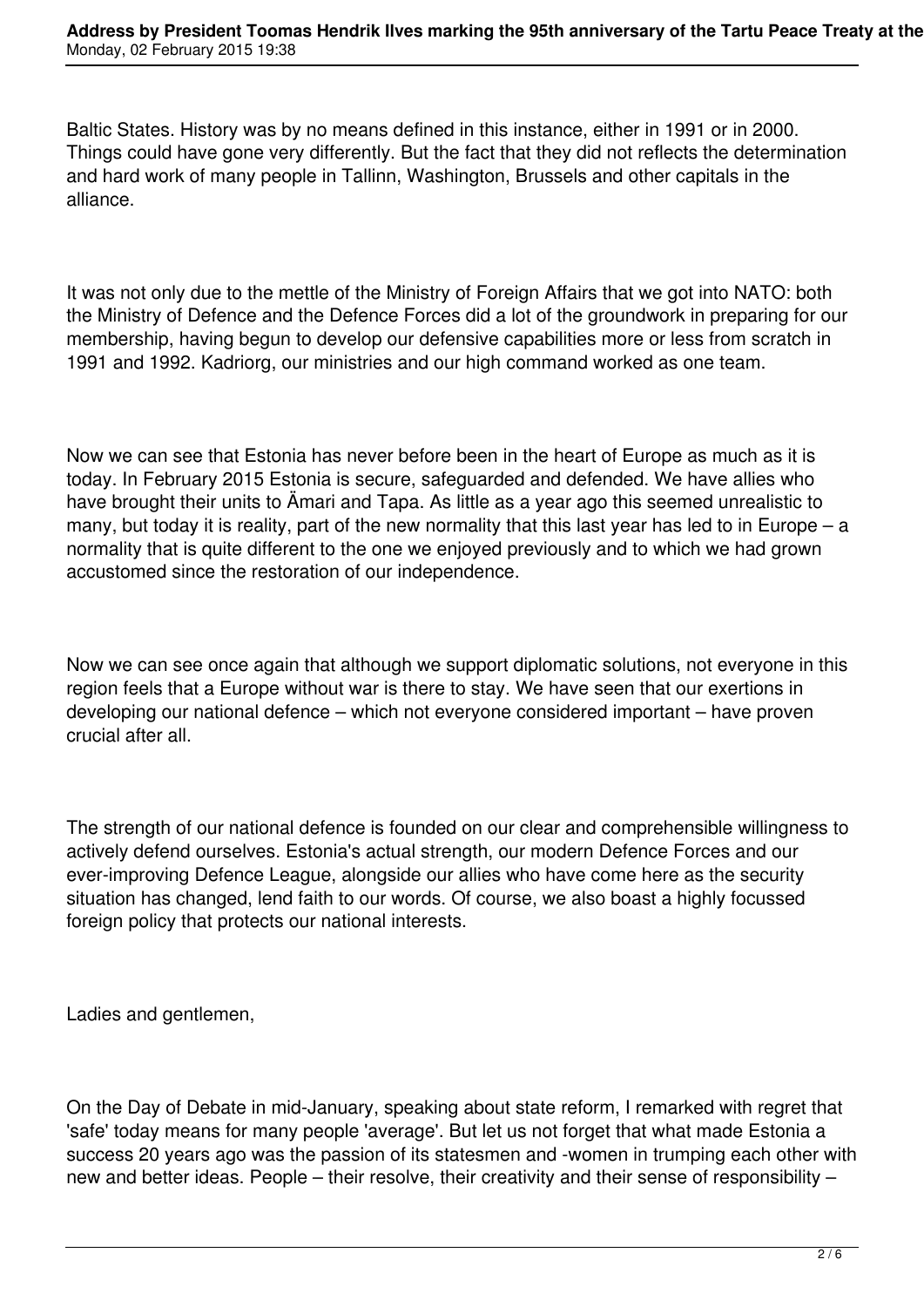are to my mind the most important key to success.

But time and again we return to our values. Cold War confrontation saw Western politicians and politics strapped into a moral corset, but the moral and political clarity of that era has vanished – such were the words I wrote eight years ago in Diplomaatia.

I was referring at the time to the peace that had reigned for nigh on quarter of a century, and often to the interest in economic gain of people and countries. This does not mean that anyone wants the Cold War back: what we want is for the Member States of the European Union and the NATO allies to have a moral backbone; to understand that the price of successful trade cannot be the freedom of others.

The European Union and NATO have shown in the last year a strong degree of unity, but we need to show that we are upholding and defending our values more visibly, more convincingly and more effectively. We also need assurance that the current consensus will last. The European Union and NATO must form a moral core that stretches from Europe across the Atlantic – one that advocates democratic values and freedom.

The sanctions that have been imposed in the past year on those attacking Ukraine's independence, both economic and in the form of visa restrictions, reflect the ethical strength of the European Union. Some had started to doubt in this. The incursion of foreign forces into Georgia in August 2008 and the bombings of Poti and Gori were soon forgiven and forgotten so as to return to the status quo ante, as if nothing had happened. No one wanted to stir up an already buzzing hornet's nest; beneficial economic relations were considered more important. This act of forgetting was not dissimilar in its nature to the assent that was once given to dividing Europe up into spheres of influence.

The shooting down of the Malaysian passenger jet and the rocket attack on houses in Mariupol are abhorrent crimes whose perpetrators, as well as their supporters and those arming them, should be brought before the international court. Those inciting and committing such crimes face the sanctions of democratic countries, as do those who mistreat prisons, thereby transgressing the law of war.

This must be our clear message, and all of our actions must be guided by it. Speaking in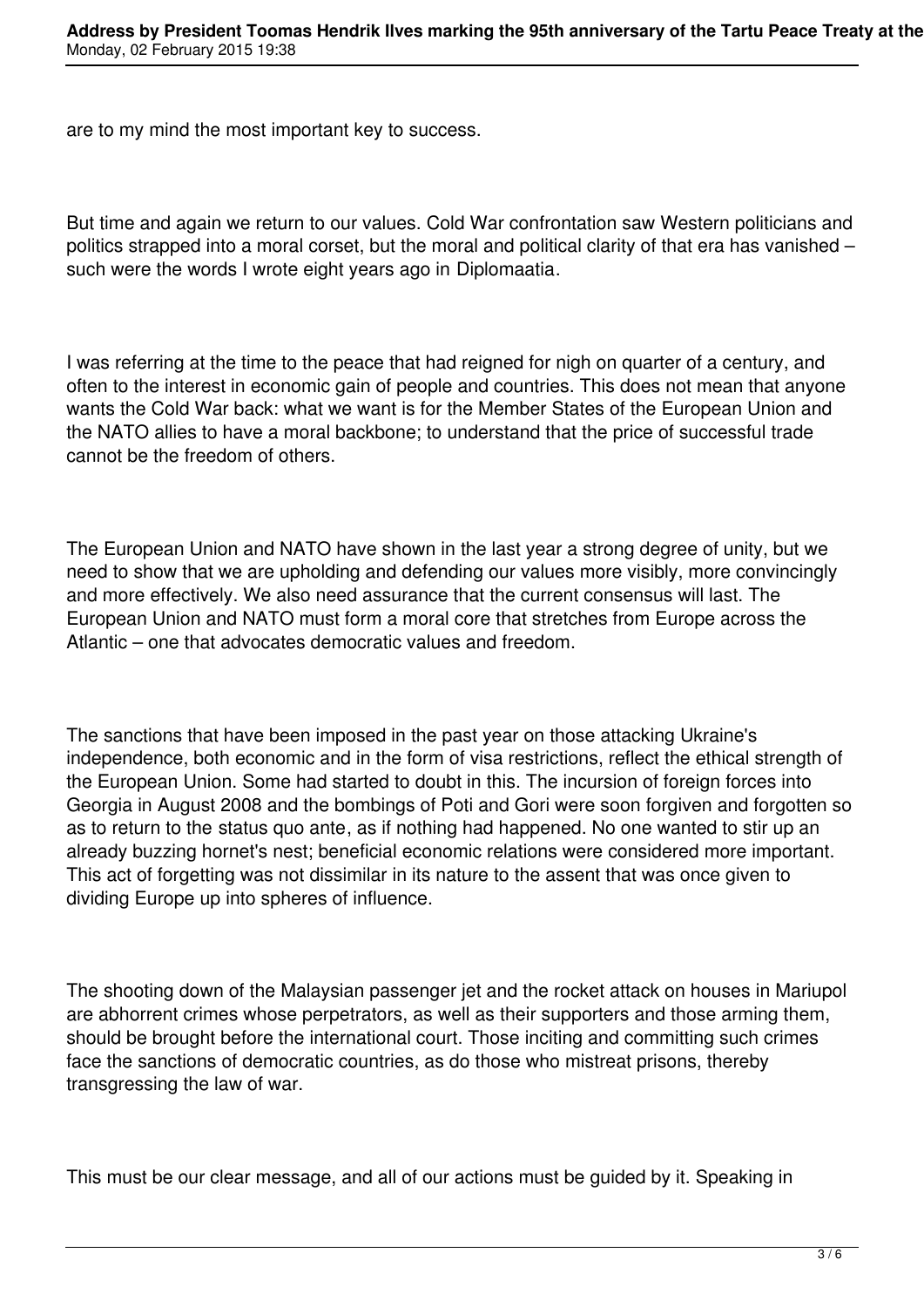euphemisms is immoral. Those who attack Ukraine attack Europe, attack our values and attack the international system as we know it.

There is no justification for, and no forgiving, aggression. It is not something to get used to, as unfortunately people have started to get used to the conflicts in Transnistria, South Ossetia or Abkhazia.

Observing international rules is important; failing to do so has consequences. This should be our principle. The fate of the democratic world, including Estonia, depends on our attitude towards collective agreements. If we do not adhere to them, we are as good as back on the island of Melos, which was taken in battle against all rules 2500 years ago. Thucydides summed up the situation thus: "The strong do what they can and the weak suffer what they must."

Unfortunately, neither the end of history promised by Fukuyama nor the eternal peace sought by Kant has arrived. But this does not mean that international law should be replaced by force and the principle of Vae victis! or 'Woe to the vanquished'.

Interaction across borders with those whose principles are different can only take place according to the rules. Maintaining peace in international relations means that if everyone agrees to play chess, one party cannot suddenly switch to checkers. Or to put it in more contemporary terms: one cannot use Grad rockets against the other.

When it comes to the size of states, we should not place ourselves among the small and insignificant ones. Icelandic Minister of Foreign Affairs Jón Baldvin Hannibalsson, one of the strongest supporters of the independence of the Baltic States a quarter of a century ago, once recalled that after giving a speech in support of the Baltics he was approached by a representative of the United States who said something like: "It must be a great privilege to be the Foreign Minister of a small country, because you get to speak the truth."

We should make the most of this privilege – but not only in words. We can see that the policies of the European Union are moving in the direction that Estonia and other likeminded countries have nudged them towards. This places on our shoulders greater responsibility for the shaping and success of a unified European Union policy.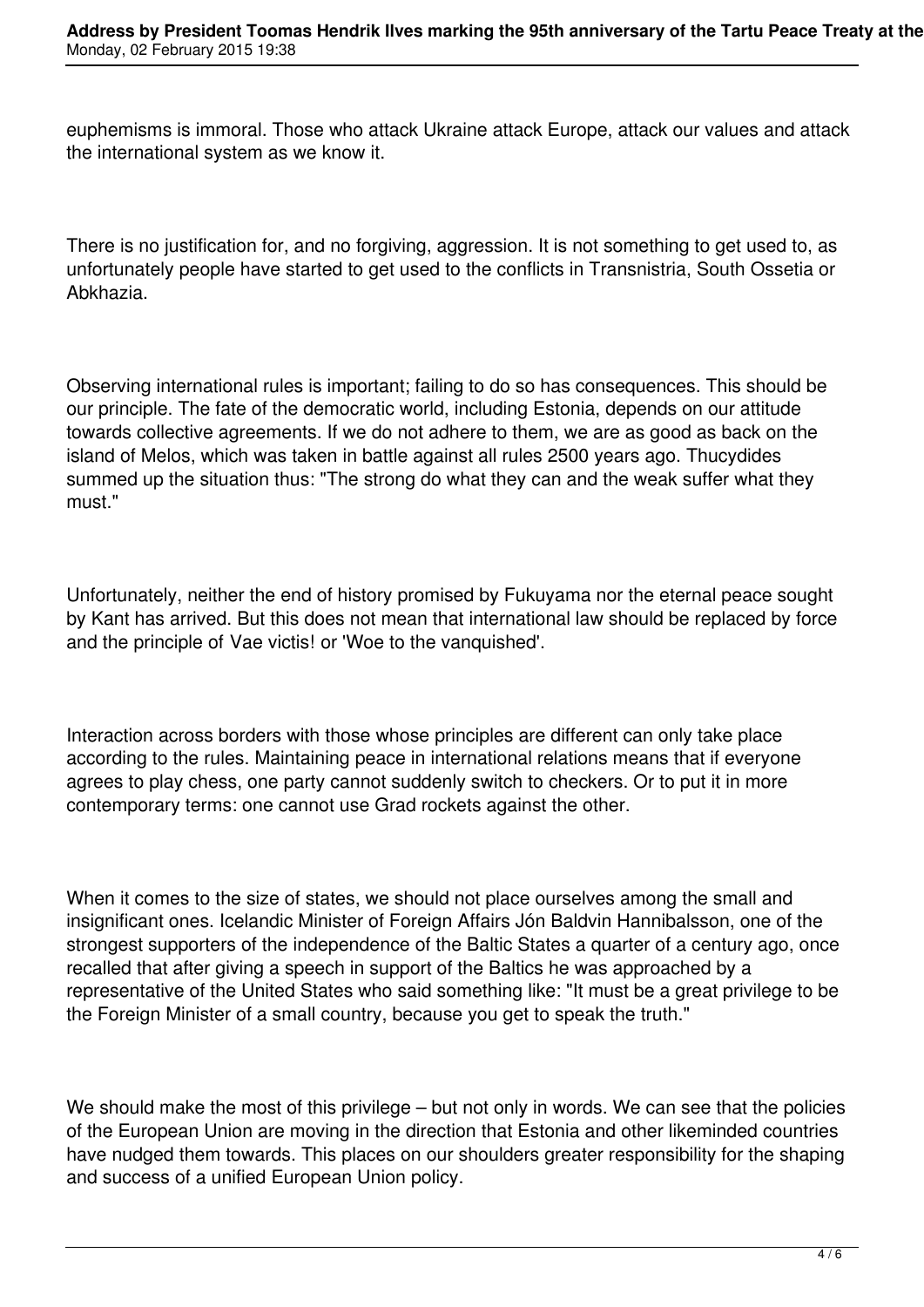We have witnessed in 2014 the true solidarity of the European Union: what it means when we are listened to and understood. This in turn leads to an obligation on our part to understand that the problems that lie to the east are not the only ones facing the European Union, there are other important issues as well – those of our partners, to the resolving of which we too should contribute, be they the status of the Eurozone, terrorism or the flow of illegal immigrants.

Ladies and gentlemen,

The past year – with the annexation of Crimea and the military attacks on Ukraine – has made the issues of security and defence all the more visible and acute in Estonia, as elsewhere. They will inevitably feature in the context of the forthcoming parliamentary elections, too.

In the case of discussions on national defence I recommend that one underlying principle be borne in mind – one which forms the basis of the Defence Forces development plan: real defence forces alone, which is to say manned, trained, armed and supplied, have the ability to deter and protect. Units that only exist on paper and for whose establishment there are no resources are incapable of defending or deterring anyone or anything. Consider the views of the Defence Forces and the Minister of Defence when deciding what is best for Estonia.

That is why I consider the Siil /hedgehog/ training event this coming spring, which will test Estonia's actual defence capabilities, so important. We will put our defence model into practice: test that the model we have developed for our reserve forces works in an emergency situation, and that people are ready to stand and fight. The motto of the event – 'Every spike counts!' – is one of the best-worded deterrents Estonia has ever come up with, as it summarises in three words our determination to defend ourselves.

For as the chairman of the Estonian Peace Treaty delegation Jaan Poska said on 10 February 1920 before the Constituent Assembly: "Savour peace, but maintain and foster national defence so that we can protect peace in our homeland."

His advice remains as pertinent today as it was 95 years ago.